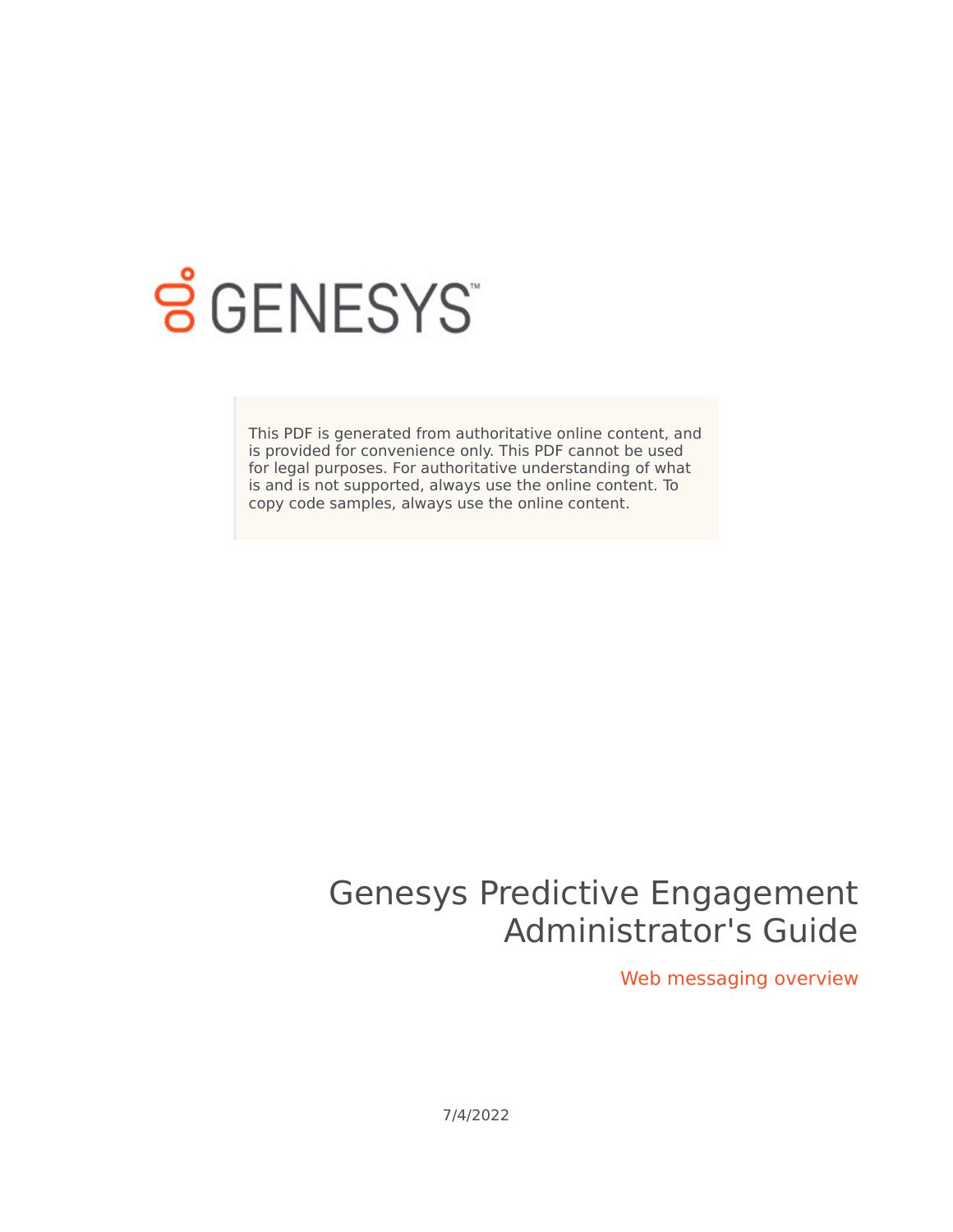## Contents

- 1 [Overview](#page-2-0)
- 2 [How it works with Predictive Engagement](#page-3-0)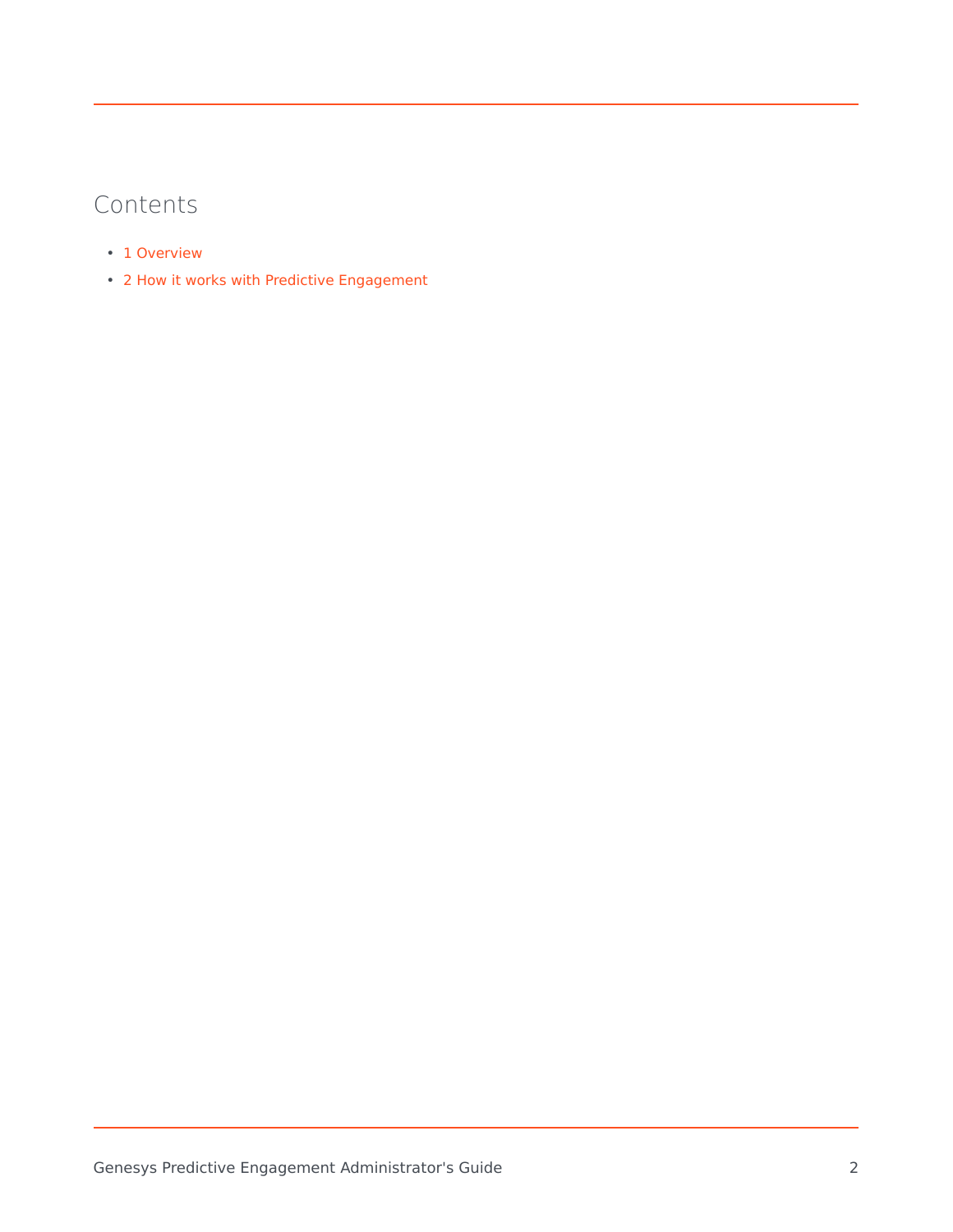Learn about web messaging and how it works.

### <span id="page-2-0"></span>Overview

| Message Us                                                                                   |  |
|----------------------------------------------------------------------------------------------|--|
|                                                                                              |  |
|                                                                                              |  |
|                                                                                              |  |
|                                                                                              |  |
|                                                                                              |  |
|                                                                                              |  |
| This is the beginning of your conversation with us. Please<br>send a message to get started. |  |
| Send a message                                                                               |  |
| $\overline{\phantom{a}}$                                                                     |  |
|                                                                                              |  |

Genesys Cloud CX web messaging provides customers with an enhanced experience when they visit your website. Unlike web chat, which provides shortlived, standalone chats, web messaging enables a visitor to enter your site,